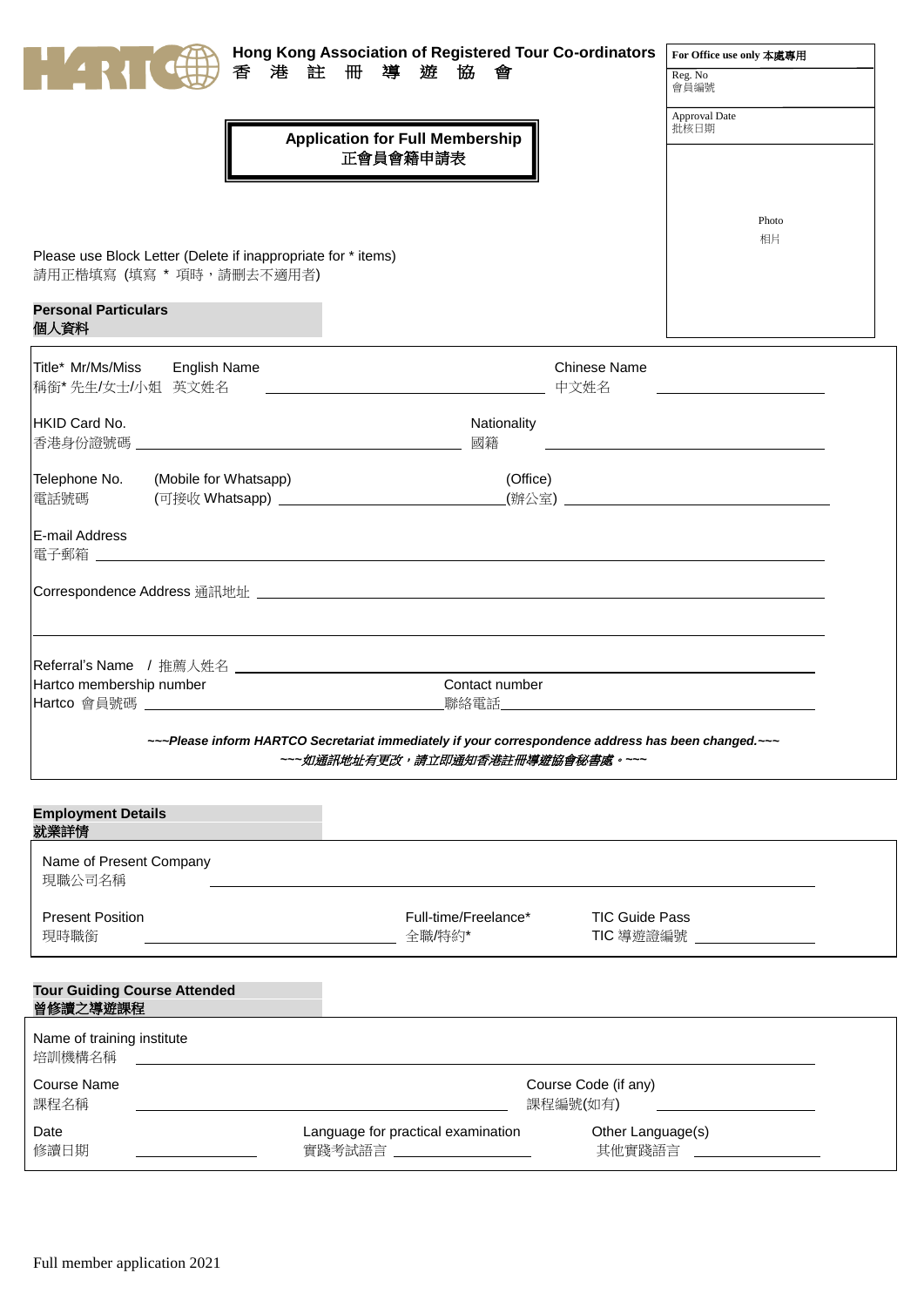## **Personal Data (Privacy) Ordinance Notice** 個人資料(私隱)條例通告

| If you DO NOT WANT to have your personal data printed in the following publications as directed by the Executive Board of HARTCO,<br>please put a "√" in the box.                                                                                                                                                                                    |  |  |  |  |
|------------------------------------------------------------------------------------------------------------------------------------------------------------------------------------------------------------------------------------------------------------------------------------------------------------------------------------------------------|--|--|--|--|
| $\Box$<br>HARTCO Membership Directory (Name, sex, telephone number(s) and language (s) will be printed)<br>$\Box$<br><b>Recruitment Listing</b><br>Any other publications as directed by the Executive Board of HARTCO.<br>⊔                                                                                                                         |  |  |  |  |
| 閣下 <i>不願意</i> 刊登個人資料於以下本會執行委會所指示之印刷品內, <b>請於方格內填上「✔」</b> 。<br>如                                                                                                                                                                                                                                                                                      |  |  |  |  |
| $\Box$<br>印製本會會員名冊 (刊登會員名字、性別、電話號碼及語言)<br>$\Box$<br>招聘目錄                                                                                                                                                                                                                                                                                             |  |  |  |  |
| $\Box$<br>其他本會執行委員會所指示之印刷品上                                                                                                                                                                                                                                                                                                                          |  |  |  |  |
| <b>I DO NOT WISH</b> to receive non-HARTCO mail 是.<br>$\Box$<br>本人 <i>不願意</i> 收到與香港註冊導遊協會無關之刊物。                                                                                                                                                                                                                                                      |  |  |  |  |
| *Under Sections 18 and 22 and Principle 6 of Schedule 1 of the said Ordinance, you have the right to access and make correction of your<br>personal data kept by the HARTCO. Please send your request by mail to "HARTCO Secretariat". (Address as listed on the last page)                                                                          |  |  |  |  |
| *根據上述條例附表一第六原則,第十八及二十二段,閣下有權查閱及修改個人資料。查閱及修改個人資料應以書面向香港註冊導遊協會秘書<br>處申請(地址在後頁)。                                                                                                                                                                                                                                                                        |  |  |  |  |
| I wish to receive publications, materials and information relating to the Association and other training institutions by the following method(s).<br>Note: We will send important notices by mail to the correspondence address.<br>本人願意以下方式接受協會會訊、活動資料及相關培訓機構刊物。註: 重要通告將以郵寄方式寄到通訊地址。                                                                |  |  |  |  |
| $\Box$ By e-mail<br>Other<br>$\Box$ By mail to correspondence address<br>$\Box$<br>其他 _<br>郵寄到通訊地址<br>電子郵件                                                                                                                                                                                                                                           |  |  |  |  |
| Please choose the language medium for all correspondences 請選擇通訊之語言版本: □ Chinese 中文<br><b>□ English</b> 英文<br>(Please put a "✔" in the appropriate box. 請在適當方格填上"✔")                                                                                                                                                                                  |  |  |  |  |
| <b>Declaration</b><br>聲明                                                                                                                                                                                                                                                                                                                             |  |  |  |  |
| (name of applicant), declare that, to the best of my knowledge and as far as I can ascertain, all the<br>information provided in this application and the attached documents are complete and true. I am aware that HARTCO will rely on the<br>information provided by me to determine my eligibility for the application of HARTCO Full Membership. |  |  |  |  |
| I agree to abide by the Rules and Code of Conduct of HARTCO, if admitted of membership. I understand once the membership<br>application is approved, all fees paid are non-refundable.                                                                                                                                                               |  |  |  |  |
| I give my consent to HARTCO to verify my record with the training institute I attended.                                                                                                                                                                                                                                                              |  |  |  |  |
| I declare that I have no criminal records and that I am a fit and proper person to practice as a tour co-ordinator.                                                                                                                                                                                                                                  |  |  |  |  |
| 本人 _____________________________(申請人姓名) 聲明,根據本人所知及本人可確定之一切,本申請表及隨附文件所提供的一切資料均正<br>確無誤。本人知道香港註冊導遊協會根據本人所提供的資料,評定本人是否合乎申請加入香港註冊導遊協會為正會員。                                                                                                                                                                                                               |  |  |  |  |
| 如蒙批准,本人當同意遵守香港註冊導遊協會會規及專業守則。本人亦明白會藉申請被接納後,所繳費用將不獲退還。                                                                                                                                                                                                                                                                                                 |  |  |  |  |
| 本人授權香港註冊導遊協會向本人報稱曾就讀之培訓機構查詢本人之紀錄。                                                                                                                                                                                                                                                                                                                    |  |  |  |  |
| 本人在此聲明過去並無任何刑事紀錄,並適合從事導遊的工作。                                                                                                                                                                                                                                                                                                                         |  |  |  |  |
| Signature 簽名<br><u> 2008 - Alexander Alexander Alexander Alexander Alexander Alexander Alexander Alexander Alexander Alexander</u><br>Date 日期 2008年 2月20日 10:00 10:00 10:00 10:00 10:00 10:00 10:00 10:00 10:00 10:00 10:00 10:00 10:00 10:00 10:00                                                                                                  |  |  |  |  |